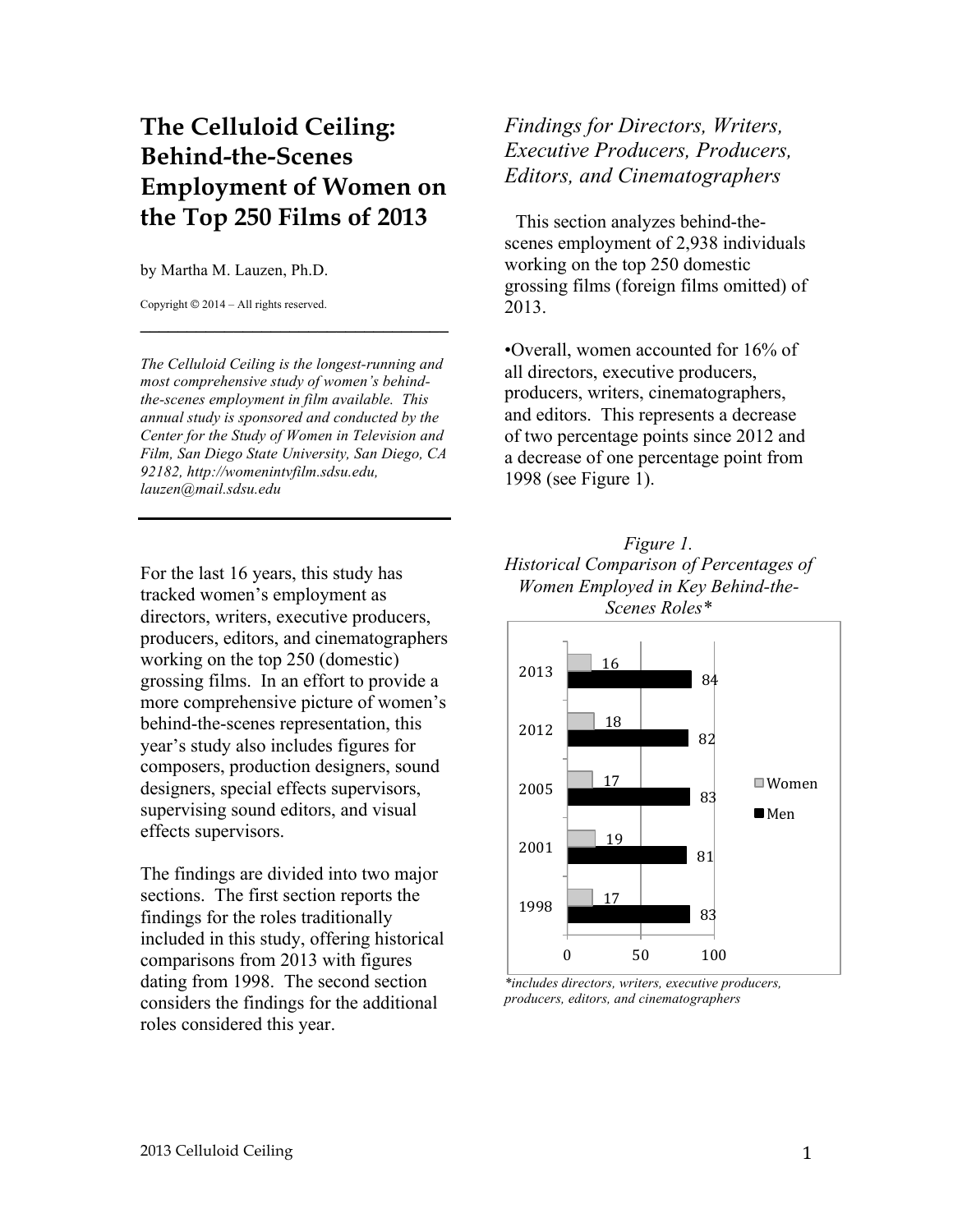•36% of films employed 0 or 1 woman in the roles considered, 23% employed 2 women, 33% employed 3 to 5 women, 6% employed 6 to 9 women, and 2% employed 10 to 13 women. In contrast, 1% of films employed 0 or 1 man in the roles considered, and 32% employed 10 to 13 men.

A historical comparison of women's employment on the top 250 films in 2013 and 1998 reveals that the percentages of women directors, writers, executive producers, editors, and cinematographers have declined. The percentage of producers has increased slightly (see Figure 2).

•A historical comparison of women's employment on the top 250 films in 2013 and 2012 reveals that the percentages of women directors, writers, executive producers, and editors have declined. The percentage of women producers has remained the same. The percentage of women cinematographers has increased slightly.

•Women comprised 6% of all directors working on the top 250 films of 2013. This represents a decrease of 3 percentage points from 2012 and 1998. Ninety-three percent (93%) of the films had no female directors. (If foreign films in the top 250 films are included, women comprised 8% of directors.)

•Women accounted for 10% of writers working on the top 250 films of 2013. This represents a decrease of 5 percentage points from 2012 and a decrease of 3 percentage points from 1998. Eighty three percent (83%) of the films had no female writers.

•Women comprised 15% of all executive

producers working on the top 250 films of 2013. This represents a decrease of 2 percentage points from 2012 and three percentage points from 1998. Sixty percent (60%) of the films had no female executive producers.





•Women accounted for 25% of all producers working on the top 250 films of 2013. This figure is even with 2012 and represents an increase of 1 percentage point from 1998. Thirty three percent (33%) of the films had no female producers.